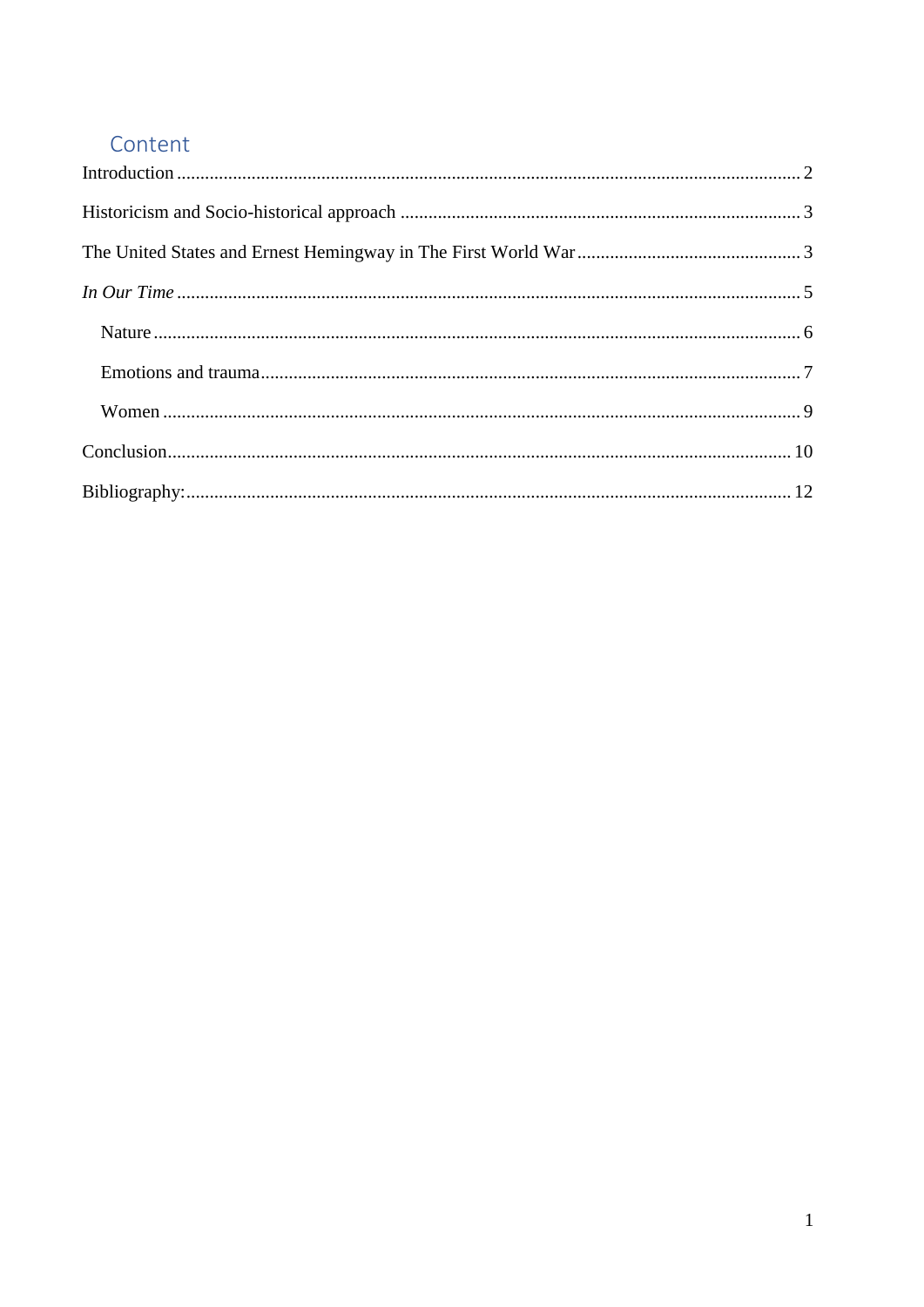### <span id="page-1-0"></span>Introduction

The First World War lasted from 1914 to 1918. It left parts of Europe completely devastated, especially along what was known as the Western Front between Germany and France. The soldiers came from all over the world to fight for their countries and allies, and thus it became a world war. The generation who fought received the name "the lost generation" postbellum due to the number of soldiers who lost their lives.

Information about the events of the war was mainly given to the civilians through newspapers and propaganda.<sup>1</sup> Another way of spreading information regarding the war was by using literature. Both during and after the First World War, literature with topics related to the war was published. For the United States of America, $^2$  far away from the battlefields of Europe, the literature became one of the main sources of information regarding the war and how it affected the participants.<sup>3</sup> One author who wrote several short stories and a novel regarding the war was Ernest Hemingway. His collection of short stories *In Our Time* contains stories both related to the war and life after it. What may Hemingway's short story collection *In Our Time* offer of insight regarding soldiers' life during the First World War and their return to society after it?

The focal point of this bachelor thesis is two of the short stories found in the collection *In Our Time*, with references to a third. These are 'A Very Short Story', 'Soldier's Home', and 'Big Two-Hearted River: Part 1&2'. These short stories tell of soldiers returning home after the war and their experiences during the war. Therefore, they might provide valuable insight regarding the thesis question. To further analyse how they may provide valuable insight, it is useful to give information regarding the war and the involvement of the US, as well as Hemingway's own experiences and knowledge of the war.

The bachelor thesis contains four parts. The first one is the approaches used to research the thesis question: Historicism and the socio-historical approach. Both focus on the connection between the historical context and the literature. The second part is the background information, containing both a presentation of the First World War and of Ernest Hemingway. The third part of the paper focus on the short stories and the analysis of what kind of insight they may offer into a soldier's life during the war and their return to society after it. The fourth and final part of the paper is the conclusion where the findings are presented, as well as possible further research on the topic.

 $\overline{a}$ 

<sup>&</sup>lt;sup>1</sup> Matthews 2005: 217.

<sup>2</sup> Hereafter written as "the US".

<sup>3</sup> Matthews 2005: 217.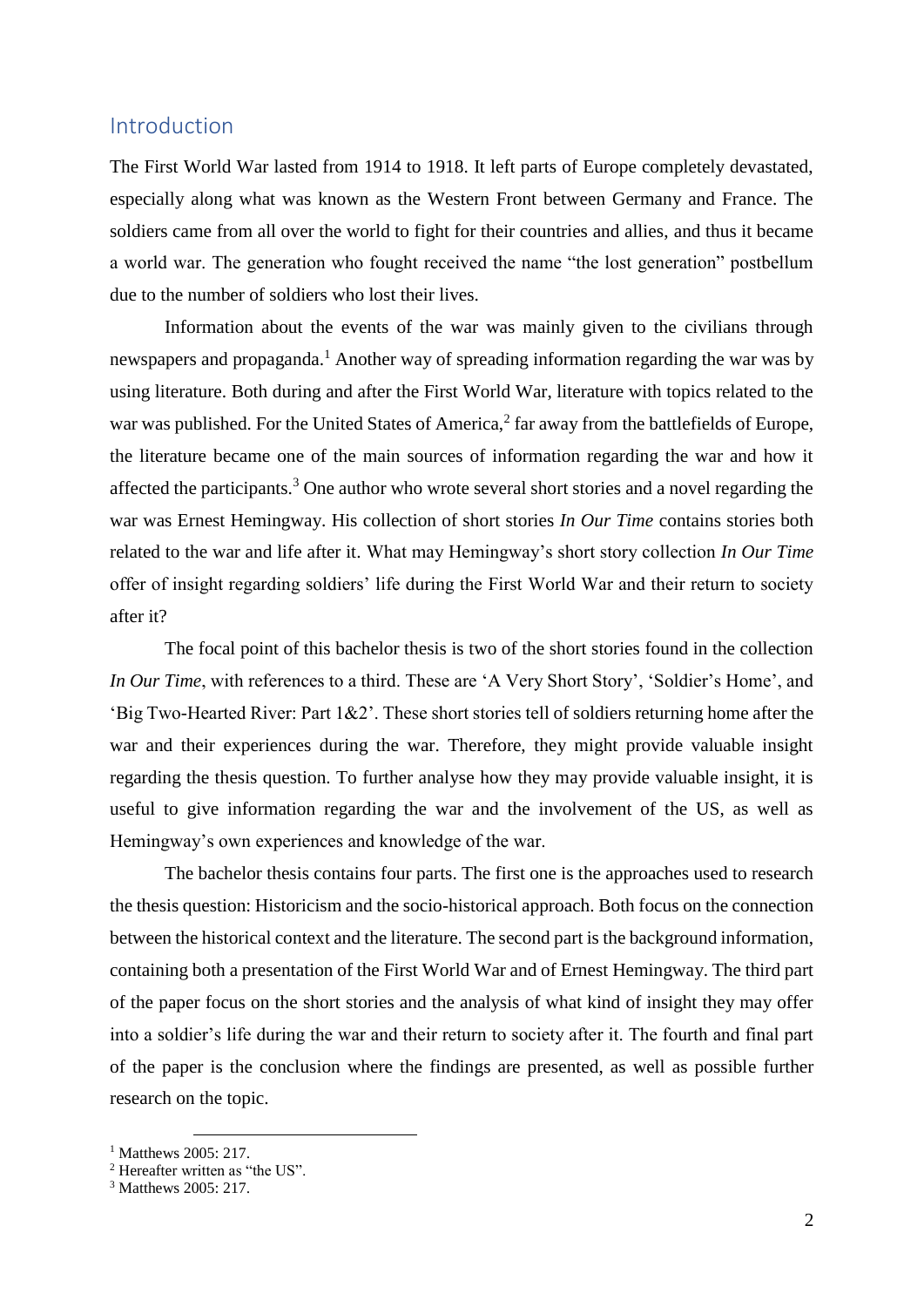### <span id="page-2-0"></span>Historicism and Socio-historical approach

Historicism focuses on how a text, an artefact or an idea have a meaning related to the historical context where they were created. It claims that everything "is therefore historically determined"<sup>4</sup>. The content of a text needs to be understood based on its historical origin. Through the use of a quote from Paul Hamilton, Simon Malpas explains that a text or an idea cannot be taken out its context of creation to say it "always has and always will mean 'this' in and of itself".<sup>5</sup> According to historicism, the meaning a text might contain will always be connected to political, social, cultural and economic environments of the era in which it was created.<sup>6</sup>

While historicism regards the context and the historical origins of a text, it does not necessarily regard the author, which is what the socio-historical approach does. Both focus on the use of context and history to understand the text, but the socio-historical approach also considers the author's society and "his or hers position within it".<sup>7</sup> The author's individual belonging to a certain group is one of the meanings of the position in society. $\delta$  In the case of literature connected to the First World War, it is necessary to know the context if the focal point of the analysis is the text's relation to the war. This makes the theories of historicism and the socio-historical approach to useful tools for researching the thesis question.

## <span id="page-2-1"></span>The United States and Ernest Hemingway in The First World War

Before the First World War broke out in 1914, Europe experienced a change in its geopolitical system. Throughout the beginning of the century, different alliances were made in case of war on the European continent. The Triple Alliance between Germany, Italy, and Austria from 1882 still existed in 1914. The alliance between France and Russia from 1892/94 gained a new member in 1904/1907 when Britain joined them. This polarization of the political powers in Europe created a tense situation while it still kept the continent safe from war until 1914.<sup>9</sup> While the alliances did not cause the war, they were one of the reasons why it escalated and "broke out the way it did".<sup>10</sup>

 $\overline{a}$ 

<sup>4</sup> Malpas 2007: 55.

<sup>5</sup> Malpas 2007: 57.

<sup>6</sup> Malpas 2007: 57.

<sup>7</sup> Hawthorn 2013: 208.

<sup>8</sup> Hawthorn 2013: 208.

<sup>9</sup> Clark 2013: 122-123.

<sup>10</sup> Clark 2013: 123.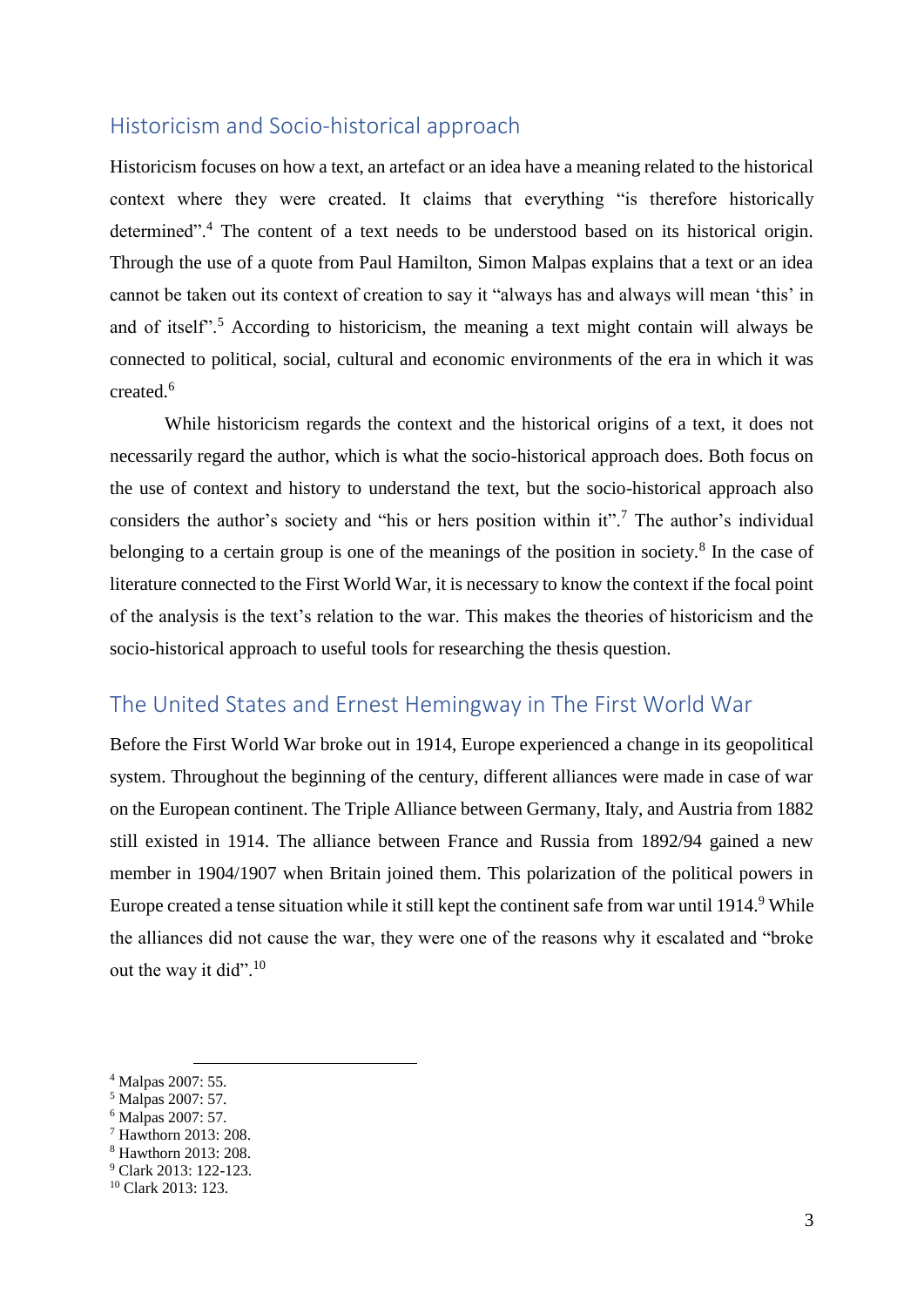The US did not get involved until 1917, three years after the outbreak of the war. It tried to keep its neutrality throughout the war and use its new role as a leading economic power to negotiate for peace and create a new world organisation. The efforts failed and it was not capable of mediating a peace between the warring countries of Europe. Instead, the US was pulled into the war, which it was well prepared for both economically and intellectually, though the preparations were not specifically made towards the European conflict.<sup>11</sup>

War always has at least two sides fighting against one another. In the case of the First World War, it was Britain, France, and Russia against the Triple Alliance. When the US joined the war, it did so as an opponent to Germany. The German government had, according to President Wilson, "proved to be a menace to world peace and civilization".<sup>12</sup> World peace would never be secure as long as Germany's militarism remained in the world, and a peaceful foreign policy could only be pursued by democratic governments, which Germany was not at that time. The goal of the American intervention in the First World War was to assist with the outcome of the European conflict and to make the world safe for the policy of democracy.<sup>13</sup> In June 1918, two million American troops reached the beaches and shores of France in an attempt to stop the German advances.<sup>14</sup> Though the US joined the fight against Germany, the American armed forces were kept separated from those of the European countries with their own command structure,<sup>15</sup> which was the norm at that time.

The war ended with an armistice on the  $11<sup>th</sup>$  of November 1918. The peace treaties were signed during the Peace Conference in Paris 1919, and among them the Treaty of Versailles.<sup>16</sup> Before the armistice and postbellum, Europe had experienced four years of war. The Western Front was covered with trenches and the lines of the battle had barely moved throughout the war, whereas the Eastern Front was less static.<sup>17</sup> According to Nils Arne Sørensen, 66 251 000 soldiers were mobilised during the war, whereas 9 876 000 of the soldiers died. The US mobilised 2 100 000 soldiers and lost 117 000.<sup>18</sup> Around 50 000 American soldiers died in battle, while most of the rest died of diseases or battle wounds.<sup>19</sup>

Not only did the war claim the lives of many young men, it also caused problems for the survivors due to the mental trauma inflicted caused by the war years. Throughout the entire

 $\overline{a}$ <sup>11</sup> Iriye 2013: 27, 29-30, 39.

 $12$  Irive 2013: 41.

 $13$  Irive 2013: 41.

<sup>&</sup>lt;sup>14</sup> Iriye 2013: 43.

<sup>&</sup>lt;sup>15</sup> Iriye 2013: 42.

<sup>16</sup> Tooze 2015: 228, 255, 306.

<sup>&</sup>lt;sup>17</sup> Tooze 2015: 33.

<sup>18</sup> Sørensen 2010: 141.

<sup>19</sup> Palmer, Colton & Kramer 2007: 700.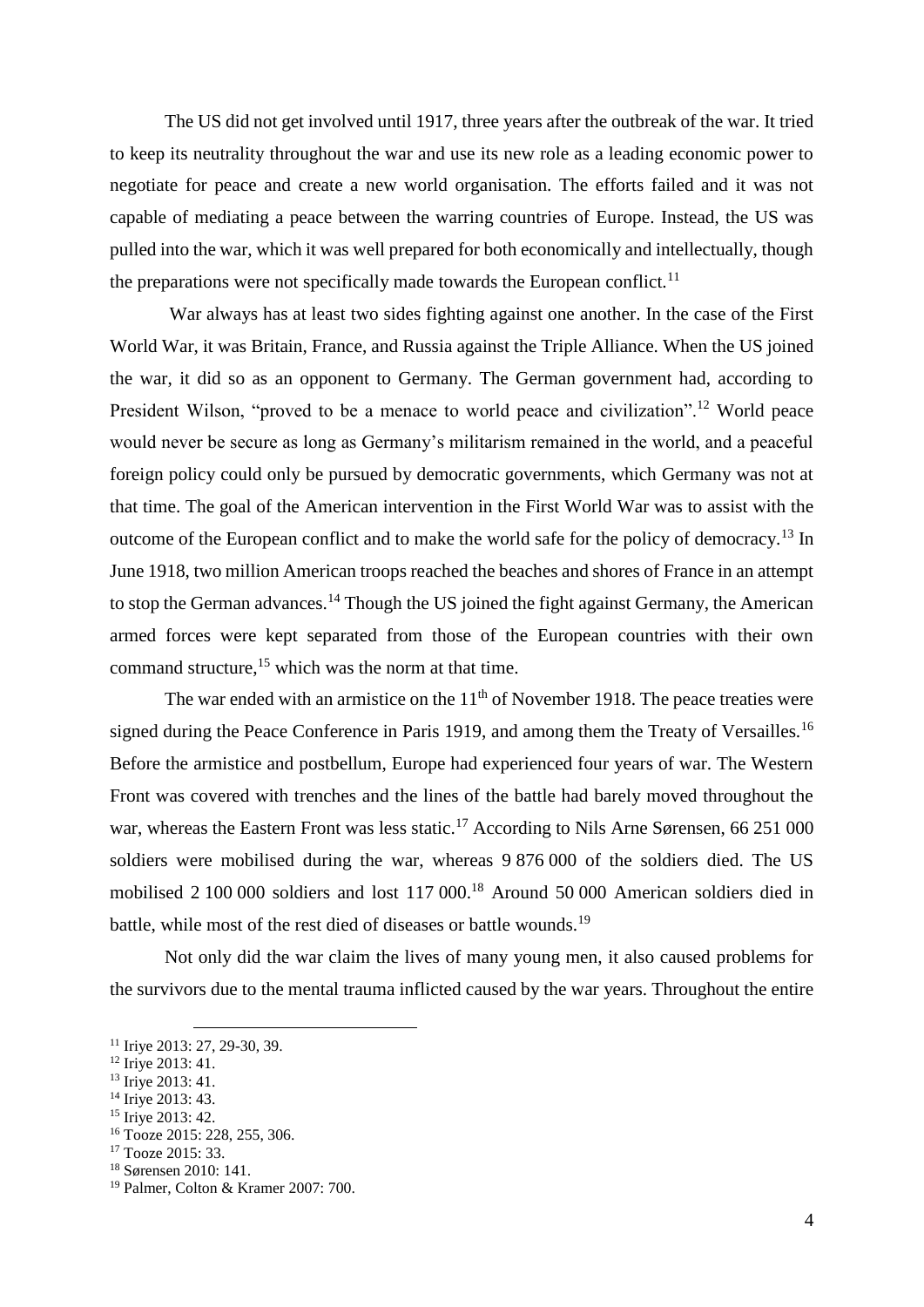war, soldiers suffered from what the doctors at that time called shell shock. The cause for the trauma could be "fright and anxiety brought about by the explosion of enemy shells and mines, and seeing maimed or dead comrades"  $^{20}$  as well as emotional shock. The symptoms of a shellshocked soldier could be convulsions, inability to walk or stand, muteness or loss of memory, taste or other senses.<sup>21</sup> The term shell shock went out of use in the aftermath of the First World War. Since 1980, the term posttraumatic stress disorder (PTSD for short) has been used on cases similar to shell shock. The symptoms of PTSD are re-experiencing or re-living the traumatic events in dreams, flashbacks or thoughts, and "emotional numbing and avoidance of stimuli reminiscent of the trauma".<sup>22</sup> It would be wrong to use the term PTSD on soldiers from the First World War and their mental trauma as that would be a case of anachronism. However, it is useful to point out the symptoms of what is today called PTSD, as it appears to be similar to what the distressed soldiers expressed as symptoms of shell shock during the war.

One of the American soldiers who fought in the First World War was Ernest Hemingway. Born and raised in Oak Park, he left home to work as a reporter for Kansas City *Star* in 1917 shortly after the US had declared war on Germany. Through his job as a journalist, he learned to write short and concrete sentences.<sup>23</sup> This style is recognizable in the short story collection *In Our Time*.

Hemingway resigned from Kansas City *Star* in 1918. He had applied to the American Red Cross and was called to war shortly after he quit his job. Like many other youths around the time of the First World War, Hemingway left for the war with enthusiasm and anticipation for the adventures to come. Upon arrival, he was sent to Schio, Italy where he worked as an ambulance driver. Later, he volunteered for the front against Austria and was sent to the Piave River front. There, in Fossalta, he was wounded in both legs and had to leave the battlefield to heal and recover. He tried returning to his work for the American Red Cross, before travelling back to the US.<sup>24</sup>

### <span id="page-4-0"></span>*In Our Time*

*In Our Time* was published for the first time in 1925. The story of the collection began in 1923 with the publication of Hemingway's first volume of writings, *Three Stories and Ten Poems*. It was published in Paris right before Hemingway and his wife Hadley left France for Canada and

 $\overline{a}$ <sup>20</sup> Crocq & Crocq 2000: 49.

<sup>21</sup> Crocq & Crocq 2000: 49-50.

<sup>22</sup> Crocq & Crocq 2000: 53.

<sup>&</sup>lt;sup>23</sup> Shaw 1974: 18.

<sup>24</sup> Shaw 1974: 19-20.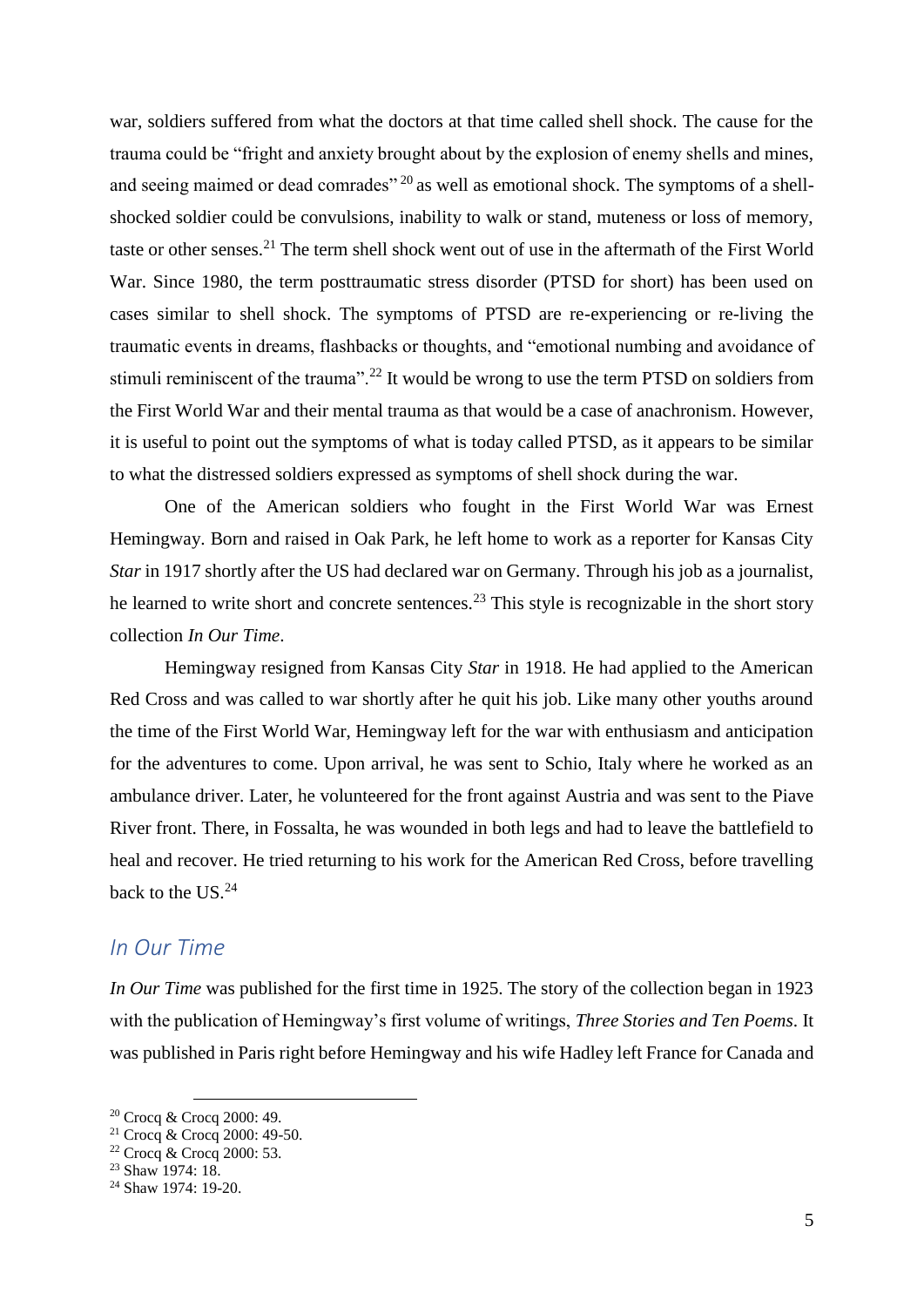the birth of their son. During their time in Canada, Hemingway managed to publish several short sketches he had written in Paris. The short sketches and the three stories from *Three Stories and Ten Poems* and several new ones were published together as a short story collection in 1925 under the name *In Our Time*. The vignettes, or the short sketches, introduce the short stories.<sup>25</sup> The edition of *In Our Time* used here is the Scribner paperback edition from 2003.<sup>26</sup>

Hemingway's war experience worked as an inspiration to the stories he wrote, but the stories are not biographical.<sup>27</sup> Due to this, he will only be mentioned when there is a correspondence between the story and his life. The focus will be on the short stories 'A Very Short Story' and 'Soldier's Home' along with the vignettes used to introduce them. 'Big Two-Hearted River Part 1&2' will also be used, but to a smaller degree. The short stories have been examined in the light of three themes; nature, emotions and trauma, and women.

#### <span id="page-5-0"></span>Nature

The theme of nature appears several times throughout the chosen stories from *In Our Time*. It is mostly referred to in the vignettes, but also in the longer short stories. The theme of nature might offer insight into a growing awareness of nature's indifferent regarding humanity. Nature and time will continue to pass as it always does, without pausing for war.

This theme appears throughout the entire vignette introducing chapter VI 'A Very Short Story'.<sup>28</sup> The character Nick has been wounded quite badly in both legs during an attack during the war,<sup>29</sup> but the war continued on nonetheless. "The sun shone on his face. The day was very hot<sup>"30</sup> signifies an indifference from nature. Regardless of the war and that Nick is wounded, dirty and sweaty, the sun will still be there and shine mercilessly. Nature will continue. It will not hide or pause until the war is over, regardless of one or two soldiers who might live or die.

Another vignette where the theme of nature is present is the one at the start of chapter VII 'Soldier's Home'. At the beginning of the vignette, the character is found lying in a trench while it is bombarded, praying for his life and for Jesus to get him out of there. He states that if Jesus gets him out of there alive, he will believe and tell everyone he meets that Jesus is "the only one that matters".<sup>31</sup> The bombing moves away from his location and "in the morning the

 $\overline{a}$ 

<sup>25</sup> Shaw 1974: 27.

<sup>26</sup> Hemingway 2003: 5.

<sup>27</sup> Gatzemeyer 2016: 114.

<sup>28</sup> Hemingway 2003: 63.

<sup>29</sup> Hemingway 2003: 63.

<sup>30</sup> Hemingway 2003: 63.

<sup>31</sup> Hemingway 2003: 67.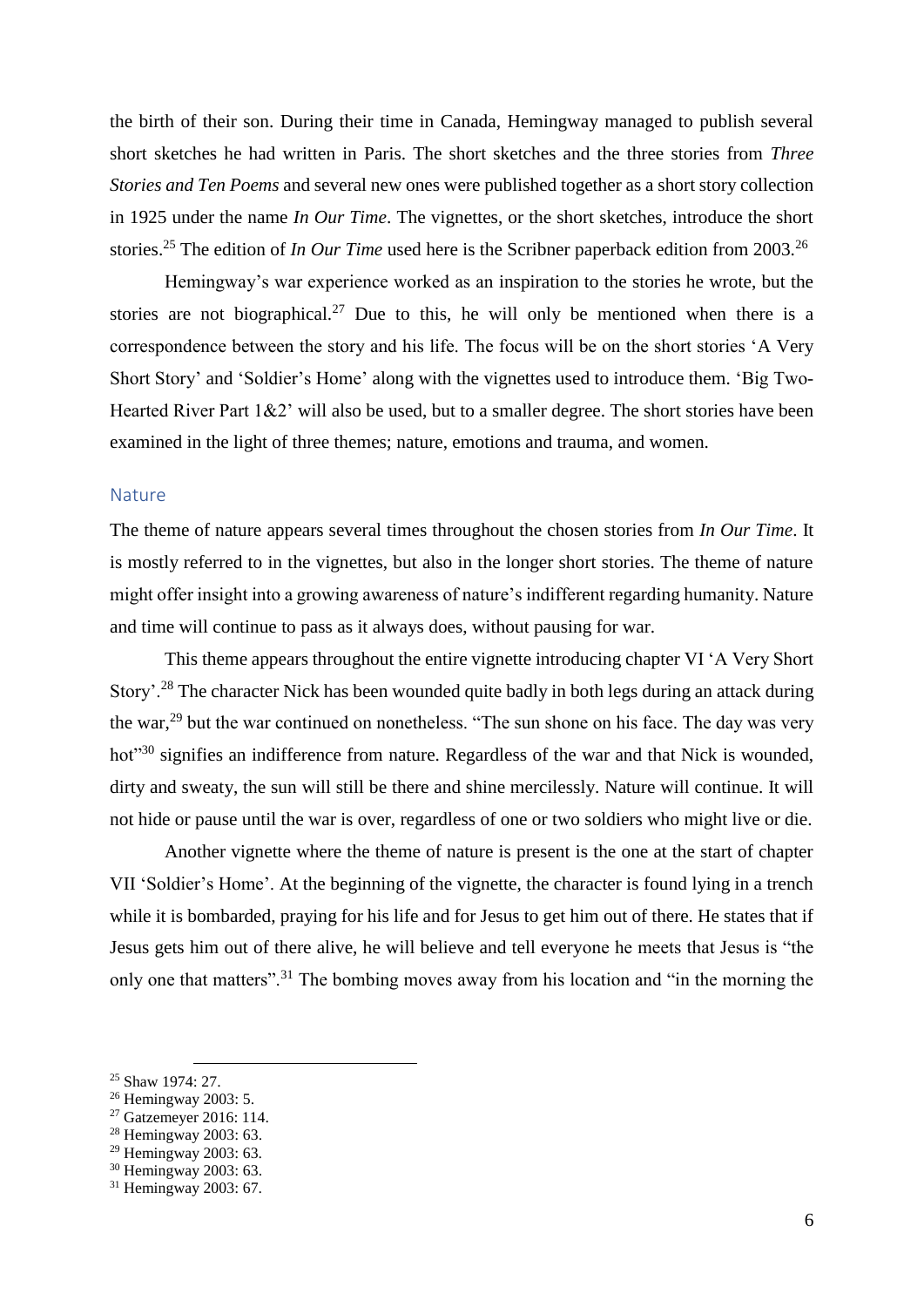sun came up and the day was hot and muggy and cheerful and quiet".<sup>32</sup> The morning is a contrast to the bombardment. The bombing is loud and ruining the trenches causing the soldiers to lay down and pray, while the morning brings the sun and stillness. The soldiers find the weather hot and extremely humid, making them uncomfortable, yet the sun shines and the world is quiet. The character who prayed and promised to tell everyone "never told anybody".<sup>33</sup> This, along with the continuation of nature, gives the reader a feeling of lost belief. Life goes on, regardless of the praying soldier, and the bombing continues but in a different place. Neither Jesus nor nature and life are going to intervene, causing the belief to be abandoned and left to fade away.

The opening page of 'Big Two-Hearted River: Part 1' once more picks up the theme of nature, its indifference, and continuation. It presents the reader with the character Nick's experience as he returns to a place he has been before. What he sees is a place burnt to the ground. "There was no town, nothing but the rails and the burned-over country"<sup>34</sup> echoes the battlefields of the First World War, where the towns around the Western Front were burnt to the ground and the fields left devastated as "trees […]stood there as mere mutilated and blackened trunks".<sup>35</sup> Amidst the ruins of human civilisation, a river still ran through the burnt down area.<sup>36</sup> Nature continues even when all of society has faded or burnt away. This is the same as with the sun which shone brightly over the battlefield in the vignette for chapter VI or the sun that came up with the morning after the bombardment of the trenches in the vignette for chapter VII. The river runs, the sun comes up and life goes on, no matter the devastation of humanity or soldiers' experiences. Nature's indifference might have left the soldiers feeling small and meaningless in the grand scheme of things.

### <span id="page-6-0"></span>Emotions and trauma

Nature's indifference might have broken more than one soldier's belief in society and humanity, but the First World War also managed to do so with all its horrors. Life in the trenches consisted of being surrounded by corpses with bombings and gas attacks at regular intervals. The soldiers were sometimes forced to run through no-man's land, the field separating their trench from their enemies, to attack the enemy soldiers. No-man's land was covered with decaying bodies and desolation.<sup>37</sup> The soldiers became scarred for life and many suffered from stress syndromes and psychological trauma for years after the war. Hemingway's short stories containing characters

 $\overline{a}$ <sup>32</sup> Hemingway 2003: 67.

<sup>33</sup> Hemingway 2003: 67.

<sup>34</sup> Hemingway 2003: 133.

<sup>35</sup> Carpenter 2016: 118.

<sup>36</sup> Hemingway 2003: 133.

<sup>37</sup> Carpenter 2016: 117.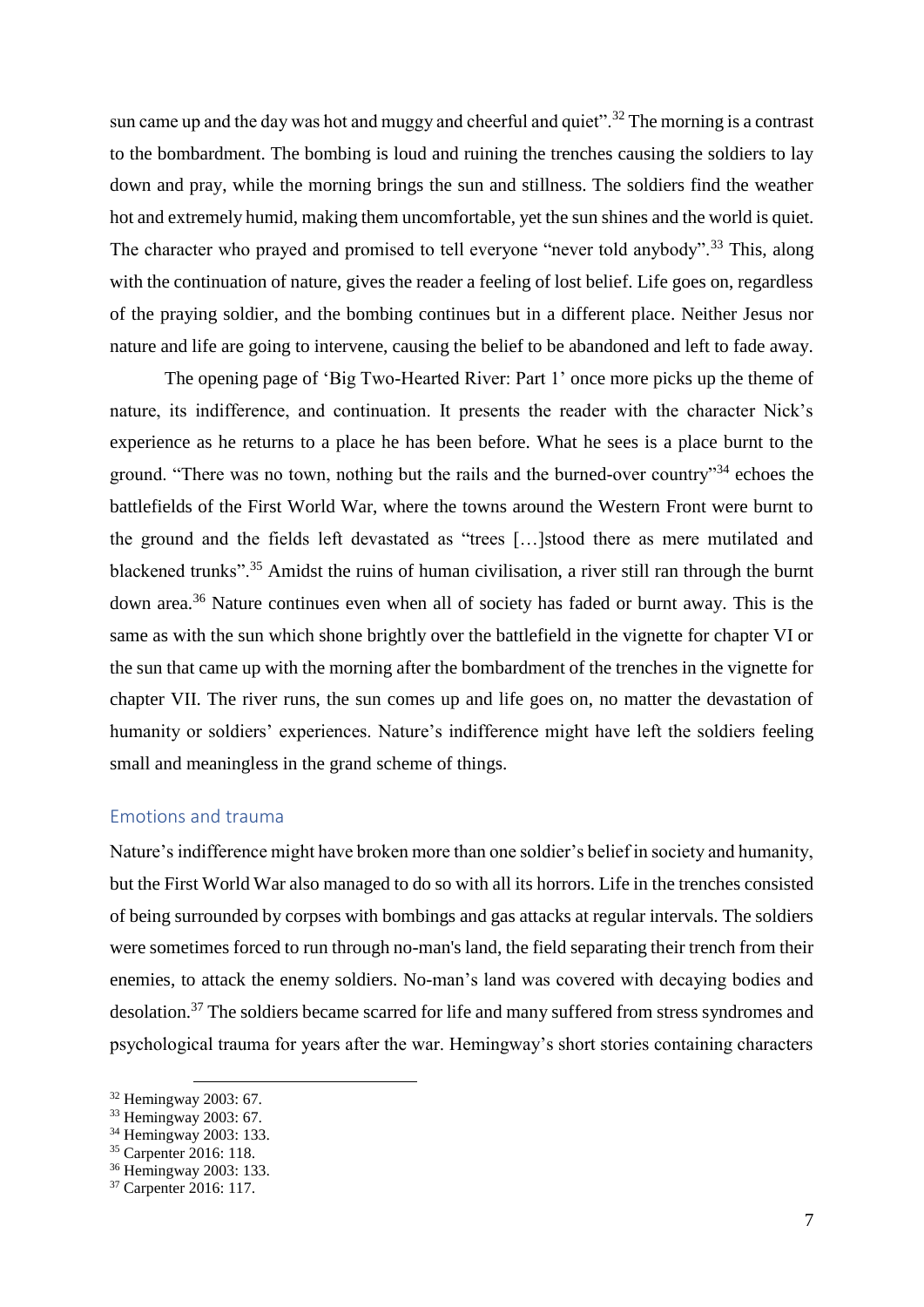returning home from the war might offer the readers a slight insight into how the war experience affected the soldiers' emotions and caused trauma.

'Soldier's Home' tells the story of Krebs and his return home from the war. He expresses what could be read as feelings of being different and standing outside of society. Upon his return, he did not want to talk about the war, and when he did "no one wanted to hear about it".<sup>38</sup> The war had not taken place in the US and might have seemed distant and uninteresting for the civilians who took no part in it as time passed by. To be heard about his war experiences, Krebs had to lie about the events happening around him to make them interesting enough. The lies made him dislike the war and gave a "distaste for everything that had happened to him in the war".<sup>39</sup> Nobody seemed to care about what he had experienced as the reality was not thrilling enough for them,<sup>40</sup> and the war itself had made him fall out of society and marked him as different from the rest. It was only around other soldiers that he could speak the truth and say that during the war "he had been badly, sickeningly frightened all the time".<sup>41</sup> Only those who had been there themselves could understand the war and what it had done to him.

The feeling of being outside of one's own society is also present in two comments Krebs makes about the girls he sees in his hometown. He would like to talk to them but "here at home it was all too complicated"<sup>42</sup> and "the world they were in was not the world he was in".<sup>43</sup> He is still caught up in the war and finds homelife, where he has to make his own decisions and could not expect the girls to "come to him and not wanted to talk",<sup>44</sup> troubling and unfamiliar. It is too complicated compared to the soldier's life he experienced in the war where he just had to follow orders from his commanders, and pay for sex if he wanted a girl's company. The society he originated from no longer matched the society he had been a part of during the war. Upon returning, these different societies made their members feel like they belonged to different worlds.

What the soldiers experienced during the war left them with a feeling of standing outside of the society they came back to, and emotionally and psychologically traumatised. The American soldiers joined the war close to its end and did not participate for as long as the Europeans did, yet the trauma affected all the war's soldiers. They lived in a world where dead corpses, friends or enemies, lay around them all the time, and where they themselves could be

 $\overline{a}$ <sup>38</sup> Hemingway 2003: 69.

<sup>39</sup> Hemingway 2003: 69

<sup>40</sup> Hemingway 2003: 69.

<sup>41</sup> Hemingway 2003: 70.

<sup>42</sup> Hemingway 2003: 72

<sup>43</sup> Hemingway 2003: 72

<sup>44</sup> Hemingway 2003: 72.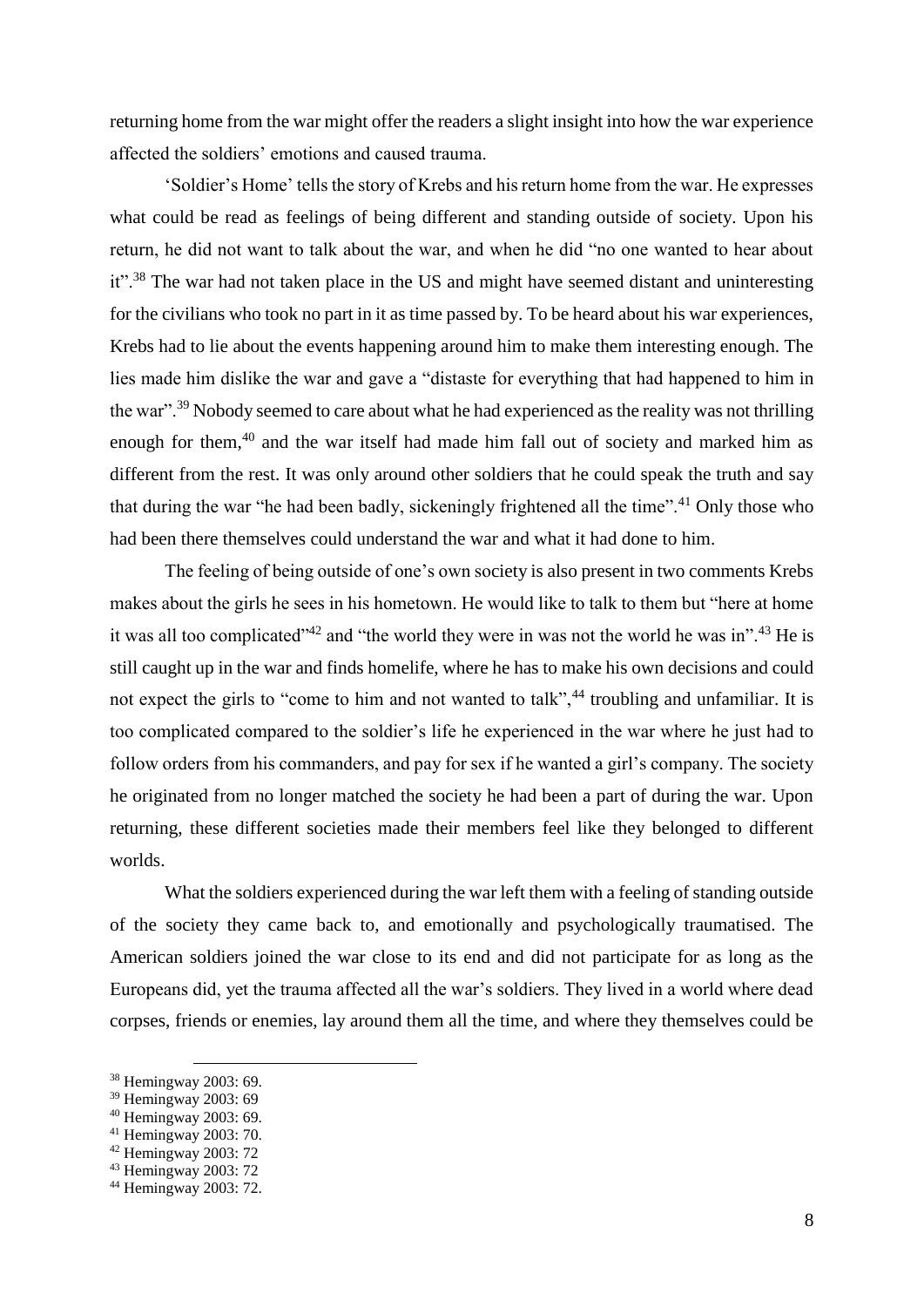killed or wounded at any time. When they came back to society, they would be emotionally numbed without a taste for anything and avoid anything that reminded them of the war. Krebs tells his mother that he does not love anybody when she asks him if he loves her, which fits in with his emotional numbness regarding the society and the people around him.<sup>45</sup> The emotional numbness may also be related to the meeting with nature's indifference, with a lost belief in progress, humanity, and life. These symptoms fit the case of both shell shock and PTSD regarding the emotional numbness and avoidance of anything reminding the soldiers of the war.<sup>46</sup> By reading 'Soldier's Home', the reader might gain an insight into how horrible the war was for the soldiers, and how hard they felt the homecoming was.

In 'Big Two-Hearted River', Nick travels alone. During the travel along the river, he reflects back on things he had not enjoyed in a long time, but which he has the time for out in the wilderness all by himself.<sup>47</sup> While he might not feel different from the rest of the society around him, he has chosen to travel on his own and be alone. After setting up camp, he states that the place he chose "was good".<sup>48</sup> It is filled with solitude and nature,  $49$  everything the war did not have. It is the last story in *In Our Time* and it gives a feeling of conclusion where Nick has moved on from the past. For the reader, this might give an insight into the fact that it is possible to get on with life and heal to some degree from the trauma the war might have brought upon the soldiers.

#### <span id="page-8-0"></span>Women

The theme of women appears in many of the short stories in *In Our Time*. One of these is 'A Very Short Story' which tells the story of a wounded soldier who falls in love with his nurse and has a relationship with her until he leaves to go home.<sup>50</sup> Even though Hemingway has said that none of his stories are based on his life,<sup>51</sup> this story seems to be heavily inspired by his own wartime romance with his nurse after he was wounded in Fossalta.<sup>52</sup>

When reading Hemingway's *In Our Time*, it seems that some of the characters started to lose their belief in the idea of romance and courtship. This is found in 'A Very Short Story' where Luz ended her relationship with the nameless male character after falling in love with an

 $\overline{a}$ <sup>45</sup> Hemingway 2003: 75-76.

<sup>46</sup> Crocq & Crocq 2000: 49, 53.

<sup>47</sup> Hemingway 2003: 140.

<sup>48</sup> Hemingway 2003: 140.

<sup>49</sup> Hemingway 2003: 145.

<sup>50</sup> Hemingway 2003: 65-66.

<sup>51</sup> Gatzemeyer 2016: 114.

<sup>52</sup> Shaw 1974: 19-20.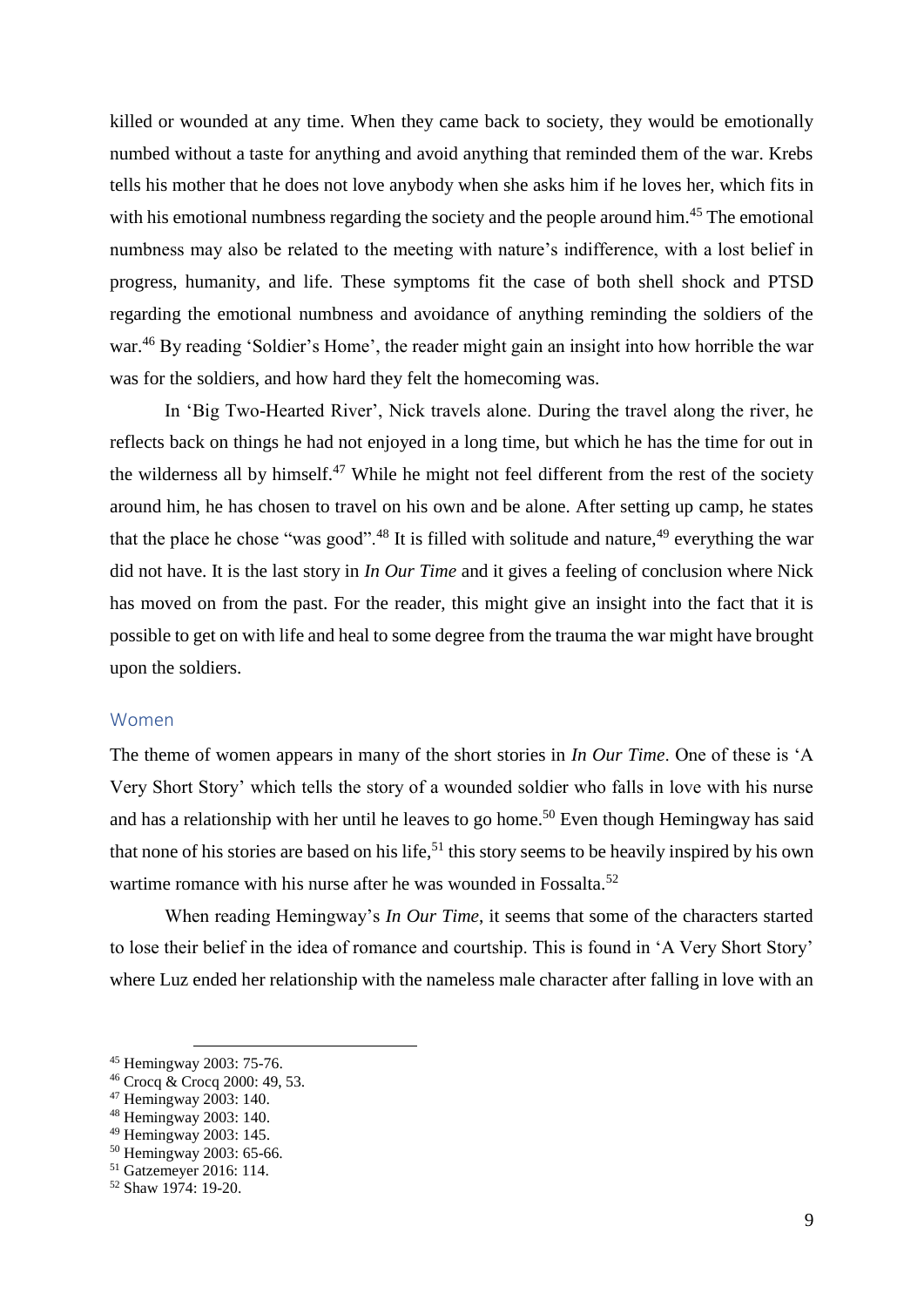Italian major. She writes to the male character to tell him that their love "had been only a boy and girl affair",<sup>53</sup> thus comparing their love with a summertime affair. A summertime affair is commonly known as something which is short lived for one summer. By comparing the romance these two had during wartime to the love affair of the summer, the romance is scaled down and regarded as something without any deeper meaning. The disbelief in the idea of romance is further supported by the soldier when he, after the break-up, "contracted gonorrhea from a sales girl in a loop store while riding in a taxicab through Lincoln Park".<sup>54</sup> There was no courting and no love, just the need for sex. To the reader, it might be understood as a lack of belief in romance after the first try did not work and was called a boy and girl affair.

The unwillingness and lack of motivation for courtship and romance may also be found in 'Soldier's Home'. While watching the girls in his hometown, Krebs thinks that "he would like to have a girl but he did not want to spend a long time getting her".<sup>55</sup> This presents a lack of belief in courtship and the ideal romance. It was not worth getting involved in what he refers to as intrigues and politics and more telling of lies.<sup>56</sup> It would be simpler if he could keep to the way of the army; if he wanted a girl, he would get a girl,<sup>57</sup> most likely from a brothel. The belief in the idea of romance is broken as it becomes too complicated and demands too much of a soldier. If they wanted a girl, they went to a brothel and paid for one. Not out of love, but out of need. Romance took too long and was not worth the time.

### <span id="page-9-0"></span>Conclusion

The short story collection *In Our Time* offers an insight into how the soldiers' lives were during the war and in their return to society after it. One of these insights is the soldiers' attitude towards nature. Nature was indifferent to humanity and showed no mercy nor sympathy throughout the war. The soldiers might die or survive, but life and nature continued anyway.

The attitude towards nature of feeling meaningless and helpless, combined with the trauma of wartime, gave a feeling of being different and standing outside of society. Upon returning from the war, they found themselves in a society where the war did not matter. The characters did, after all, return to an American civil society which had not felt the tremors of the First World War. The war experience caused soldiers psychological trauma. The emotional numbness made the soldiers lose their belief in romance. They stopped caring and loving those

 $\overline{a}$ <sup>53</sup> Hemingway 2003: 66.

<sup>54</sup> Hemingway 2003: 66.

<sup>55</sup> Hemingway 2003: 71.

<sup>56</sup> Hemingway 2003: 71.

<sup>57</sup> Hemingway 2003: 72.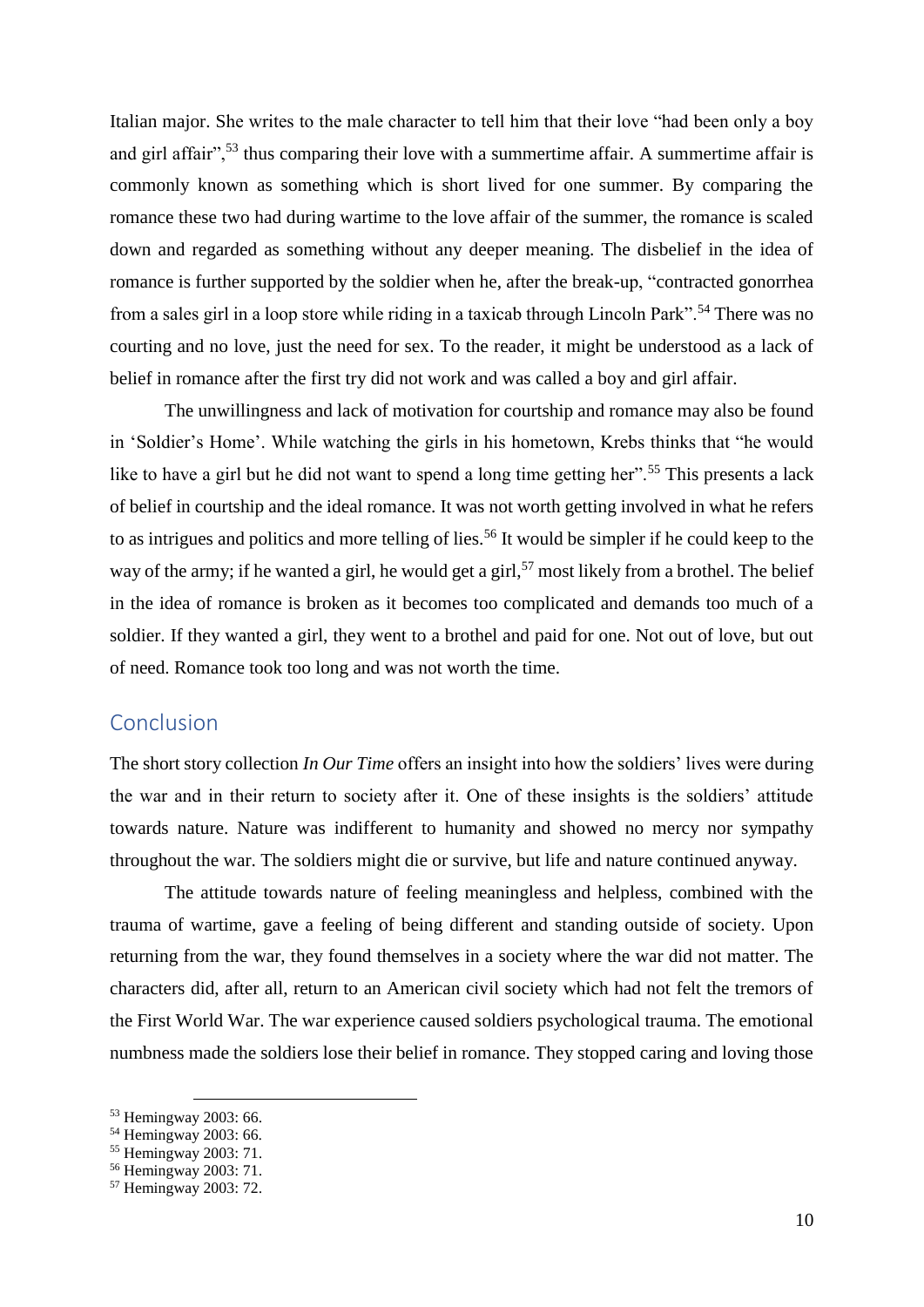close to them, as seen by Krebs in 'Soldier's Home when he tells his mother he does not love her or anybody.

*In Our Time* may, with its themes of nature, emotions and trauma and women, offer an insight for the reader to gain a slight understanding of why the returning soldiers are behaving the way they do based on what they might have experienced. This would have been helpful for contemporary readers if they knew someone who had been involved in the war. It would also offer insight for later readers regarding the life of the soldiers during and after it. The war devoured the participants' belief in progress, nature, humanity, and love. Postbellum, an insight into why this might be the case would be helpful for those who did not participate to understand those who did, and this might be offered in Hemingway's *In Our Time.* 

For further research on the topic of what literature might offer of insight into the First World War and the soldiers' experiences with the war, it would be useful to examine more stories and compare them to see what is similar and what is different in the presentations. Since *In Our Time* is written by an American and mostly using American characters, it excludes the European soldiers who fought longer and the civilians who experienced the war by being close to it. Therefore, it would be useful to look at other stories with the war as the setting and a European author and compare these to Hemingway's stories to see if there is a difference. An example of a novel to use is *All Quiet on the Western Front* by Erich Maria Remarque. The use of other articles and books related to both Hemingway and the First World War may also be helpful to find new ways to look at the short stories and gain new insight in how to use them to expand on the work presented in this paper.